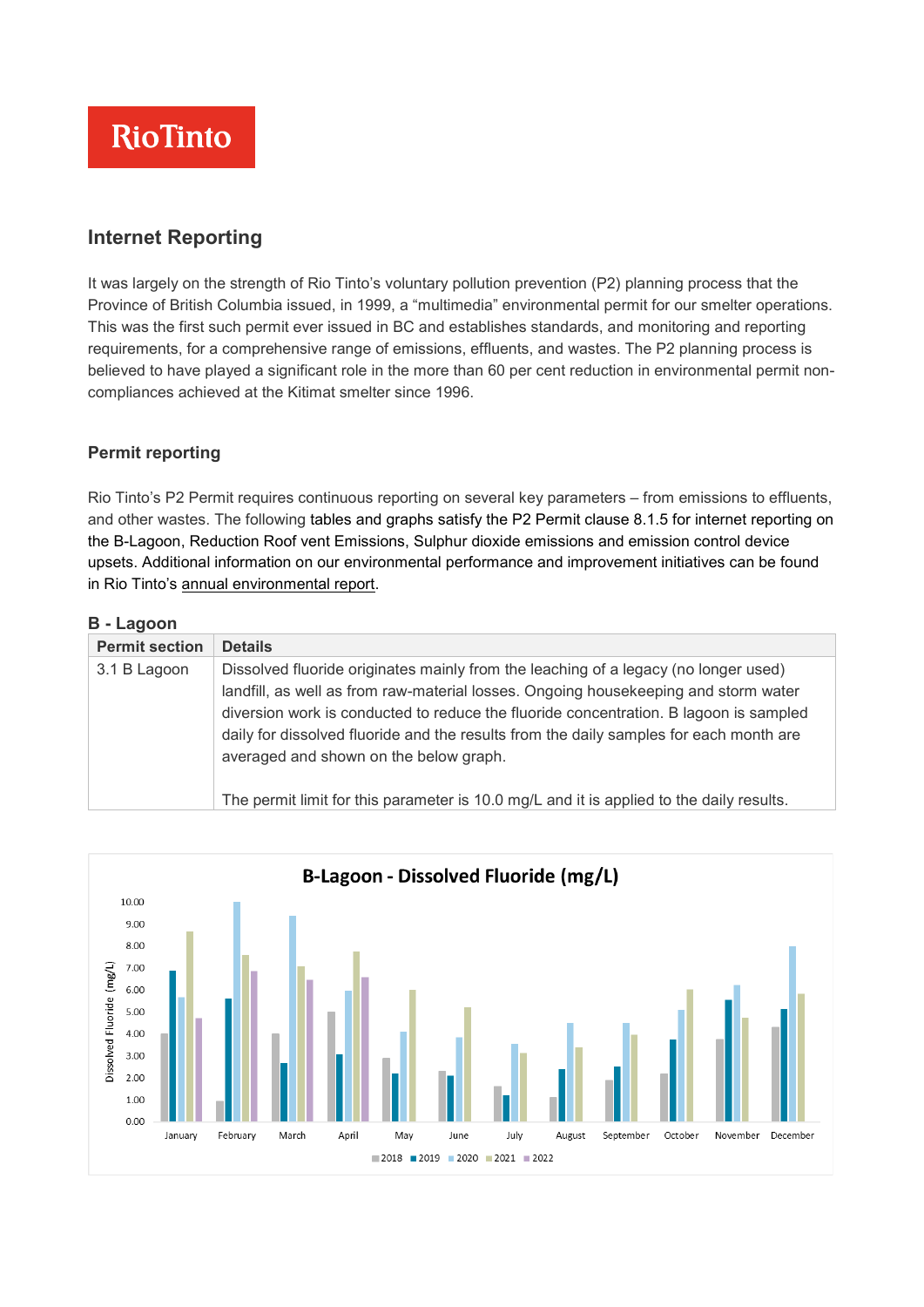| <b>Permit section</b> | <b>Details</b>                                                                                                                                                                                                                                                                                                                                                                 |
|-----------------------|--------------------------------------------------------------------------------------------------------------------------------------------------------------------------------------------------------------------------------------------------------------------------------------------------------------------------------------------------------------------------------|
| 3.1 B Lagoon          | Dissolved aluminium originates when alumina comes into contact with precipitation,<br>as well as from raw material losses. B lagoon is sampled daily for dissolved<br>aluminium and the results from the daily samples for each month are averaged and<br>shown on the below graph.<br>The permit limit for this parameter is 3.0 mg/L and it is applied to the daily results. |



# B-Lagoon - Dissolved Aluminium (mg/L)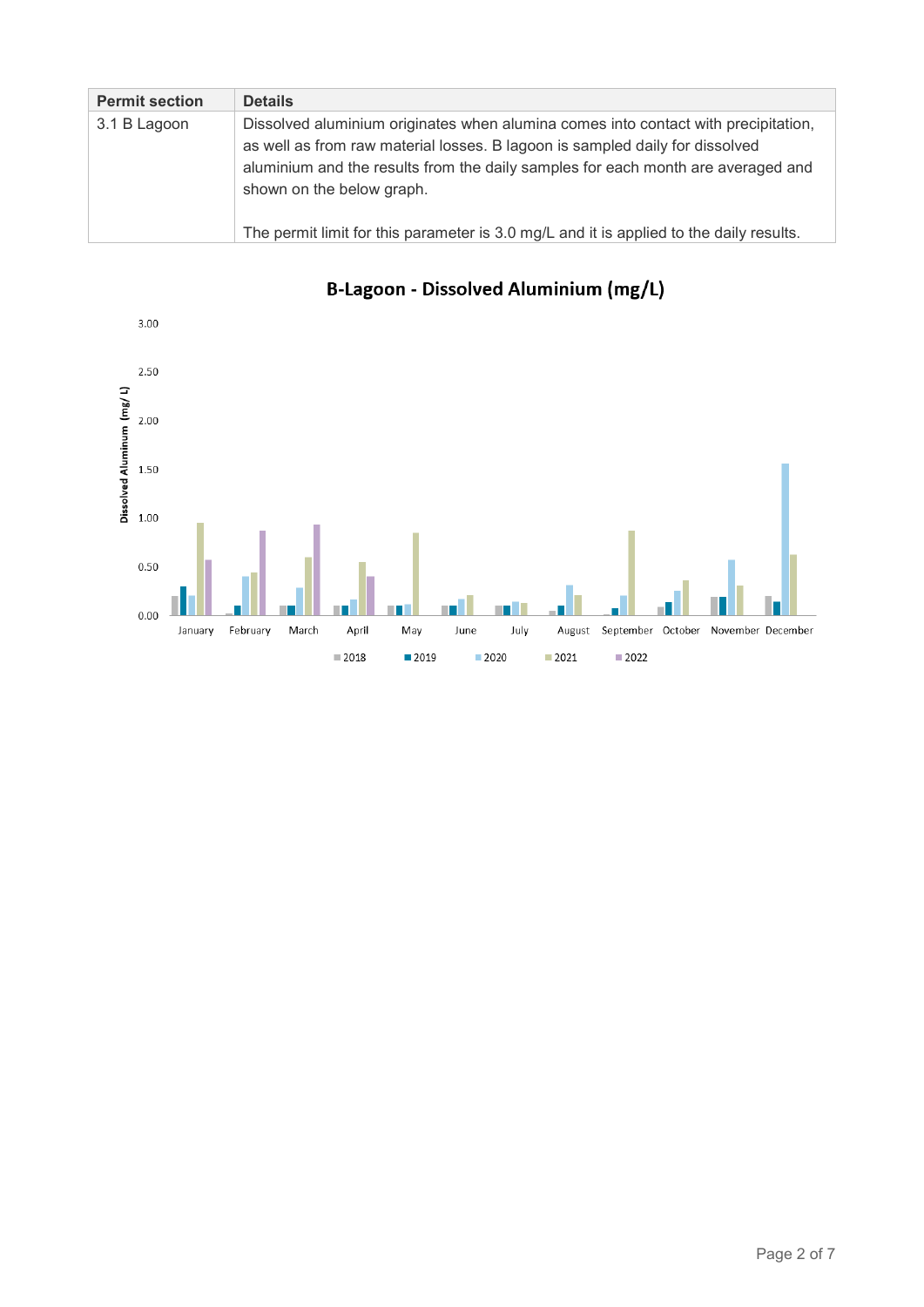| <b>Permit section</b> | <b>Details</b>                                                                          |  |  |  |
|-----------------------|-----------------------------------------------------------------------------------------|--|--|--|
| 3.1 B Lagoon          | The 96LC50 test measures the effect of the sampled water on rainbow trout over 96       |  |  |  |
|                       | hours. This test is completed quarterly and B lagoon and the test routinely passes with |  |  |  |
|                       | 100% survivability.                                                                     |  |  |  |



 $2018$  2019 2020 2021 2022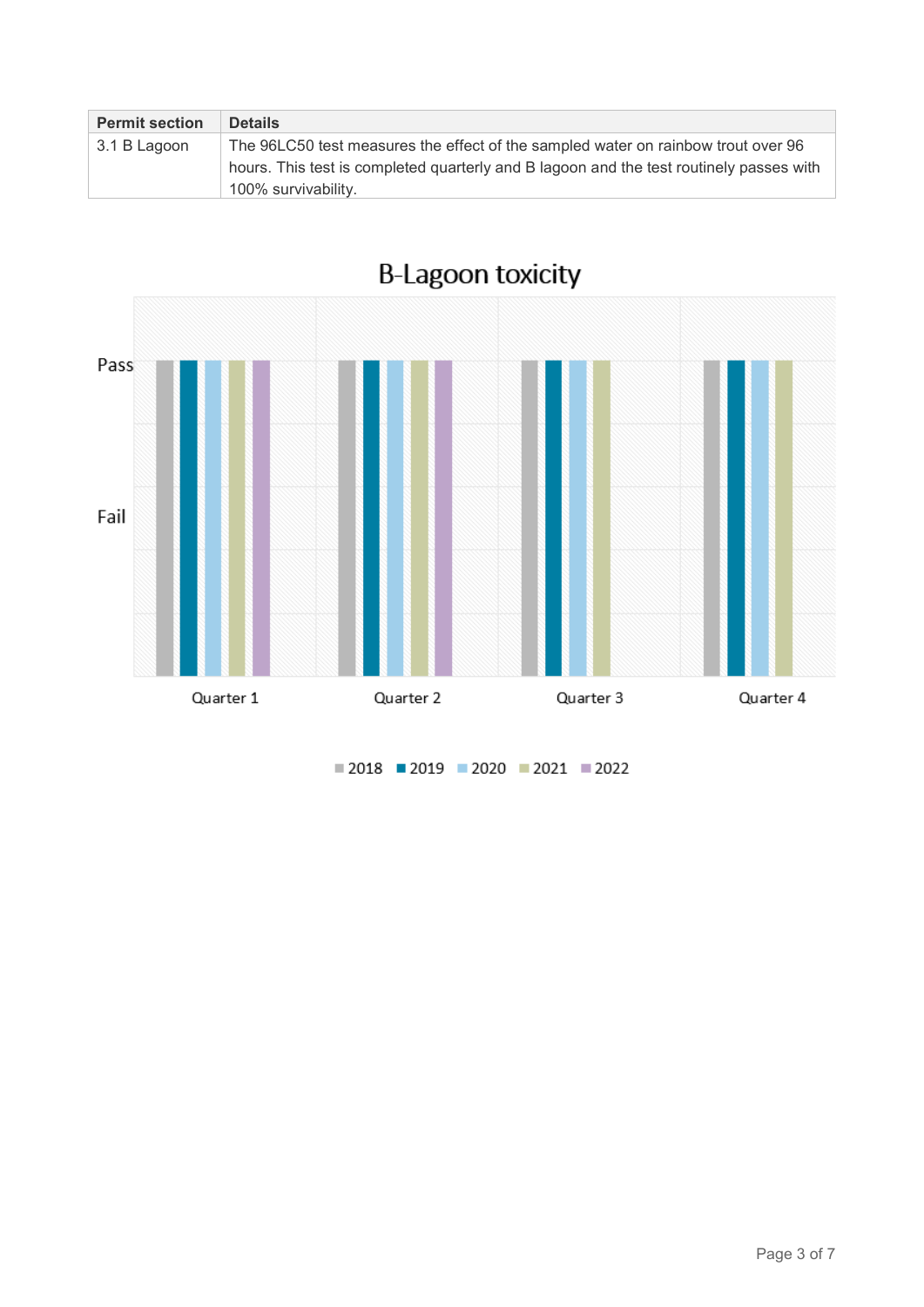### **Prebake Potline Emissions**

| <b>Permit section</b> | <b>Details</b>                                                                             |  |  |  |
|-----------------------|--------------------------------------------------------------------------------------------|--|--|--|
| 4.10 Fluoride         | Fluoride total is produced during the electrolytic process. Majority of the fluoride       |  |  |  |
| <b>Emissions</b>      | emissions are captured and treated by the two gas treatment centres, however some          |  |  |  |
|                       | fugitive emissions are released through the reduction building roof vents.                 |  |  |  |
|                       | The fugitive emissions are monitored and reported on a monthly basis against a             |  |  |  |
|                       | monthly plant wide fluoride total permit limit of 0.9 kg of Ft/ Mg AI is used to determine |  |  |  |
|                       | compliance. The plant wide permit limit also includes sources of fluoride total from the   |  |  |  |
|                       | gas treatment centers, the pallet storage building and the fume treatment center.          |  |  |  |



Plant Wide - Total Fluoride (kg/Mg Al)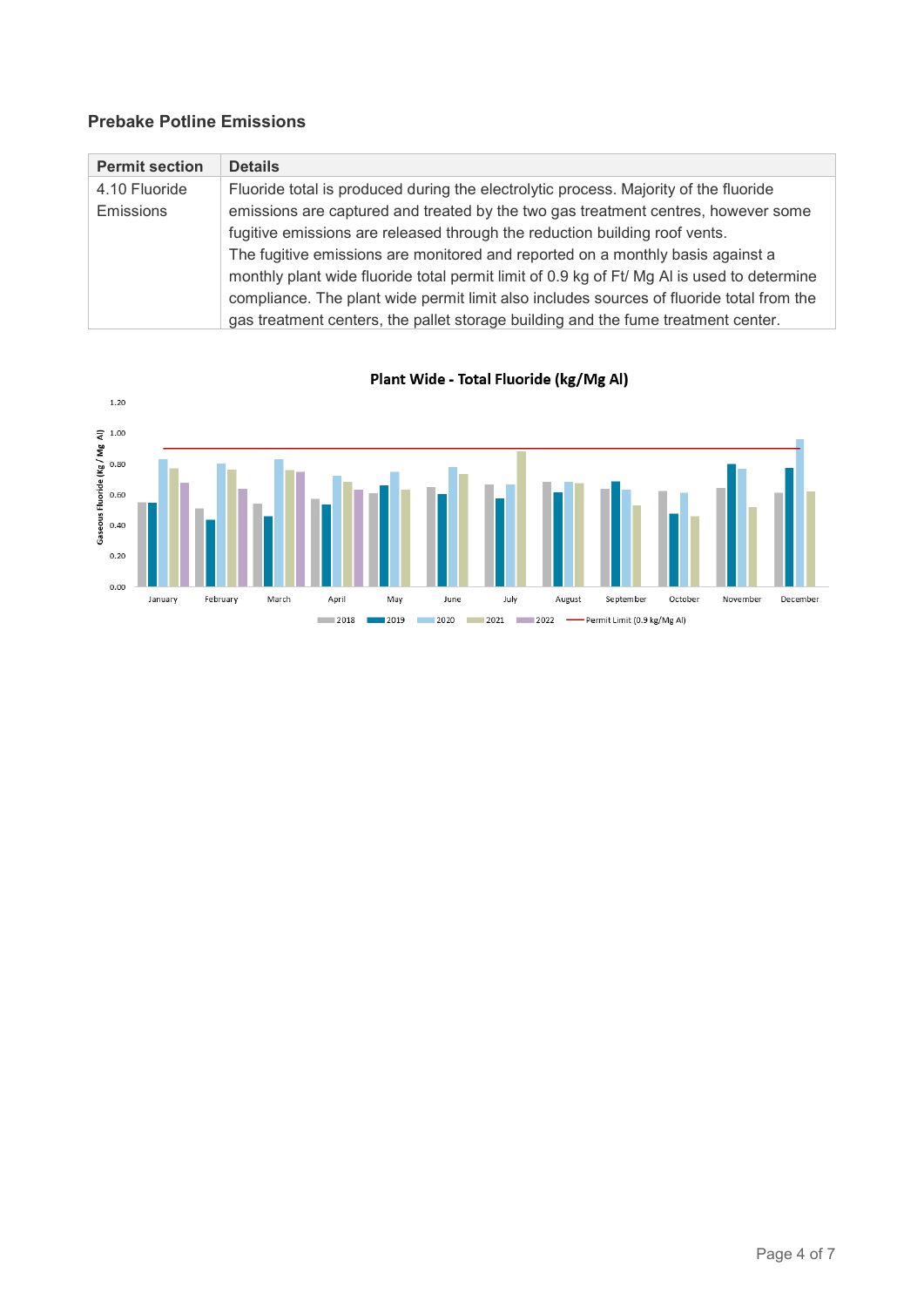| <b>Permit section</b> | <b>Details</b>                                                                           |
|-----------------------|------------------------------------------------------------------------------------------|
| 4.1.2.1               | Total particulate are air-borne solids that are composed mainly of alumina and are       |
| Prebake               | produced during the electrolytic process. Most particulate emissions are captured by the |
| Potline               | two gas treatment centres, however some fugitive particulate emissions are released      |
| <b>Emissions</b>      | through the reduction building roof vents.                                               |
|                       |                                                                                          |
|                       | The fugitive emissions are monitored and reported on a monthly basis against a           |
|                       | monthly plant wide total particulate permit limit of 1.3 kg of TP/ Mg AI is used to      |
|                       | determine compliance. This permit limit also includes sources of total particulate from  |
|                       | the gas treatment centers.                                                               |



Reduction - Total Particulate (kg/Mg Al)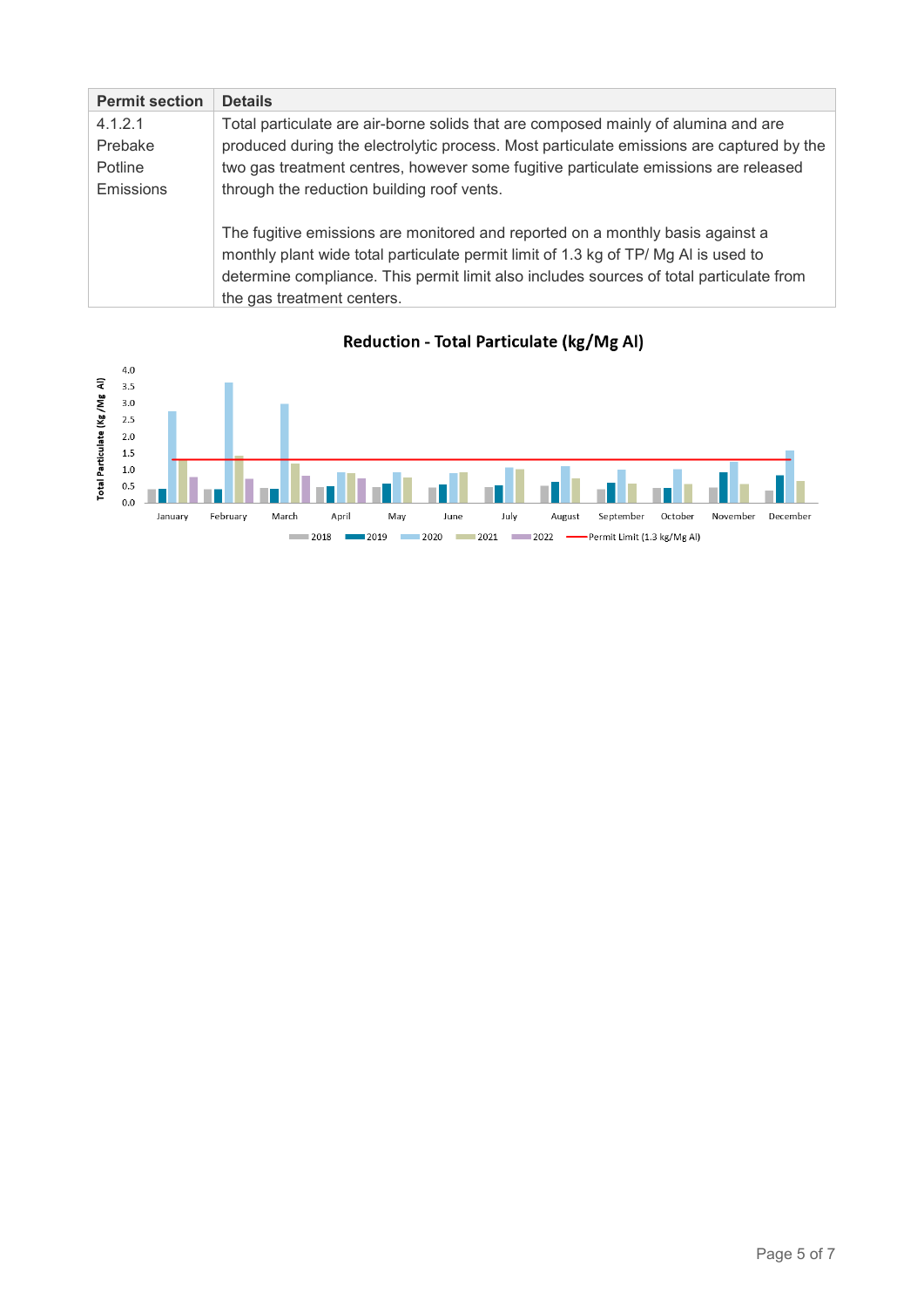### **Plant Wide Sulphur Dioxide**

| <b>Permit section</b>           | <b>Details</b>                                                                                                                                                                                                                              |
|---------------------------------|---------------------------------------------------------------------------------------------------------------------------------------------------------------------------------------------------------------------------------------------|
| $4.2$ SO <sub>2</sub> emissions | Sulphur dioxide (SO2) originates from the green coke (a by-product of petroleum<br>refining) used to manufacture anodes, and is released both during coke calcining,<br>anode baking and anode consumption during the electrolytic process. |
|                                 | The permit limit of 42 Mg/day and is displayed in the graph below.                                                                                                                                                                          |



## Plant Wide - SO<sub>2</sub> Emissions (Mg/Day)